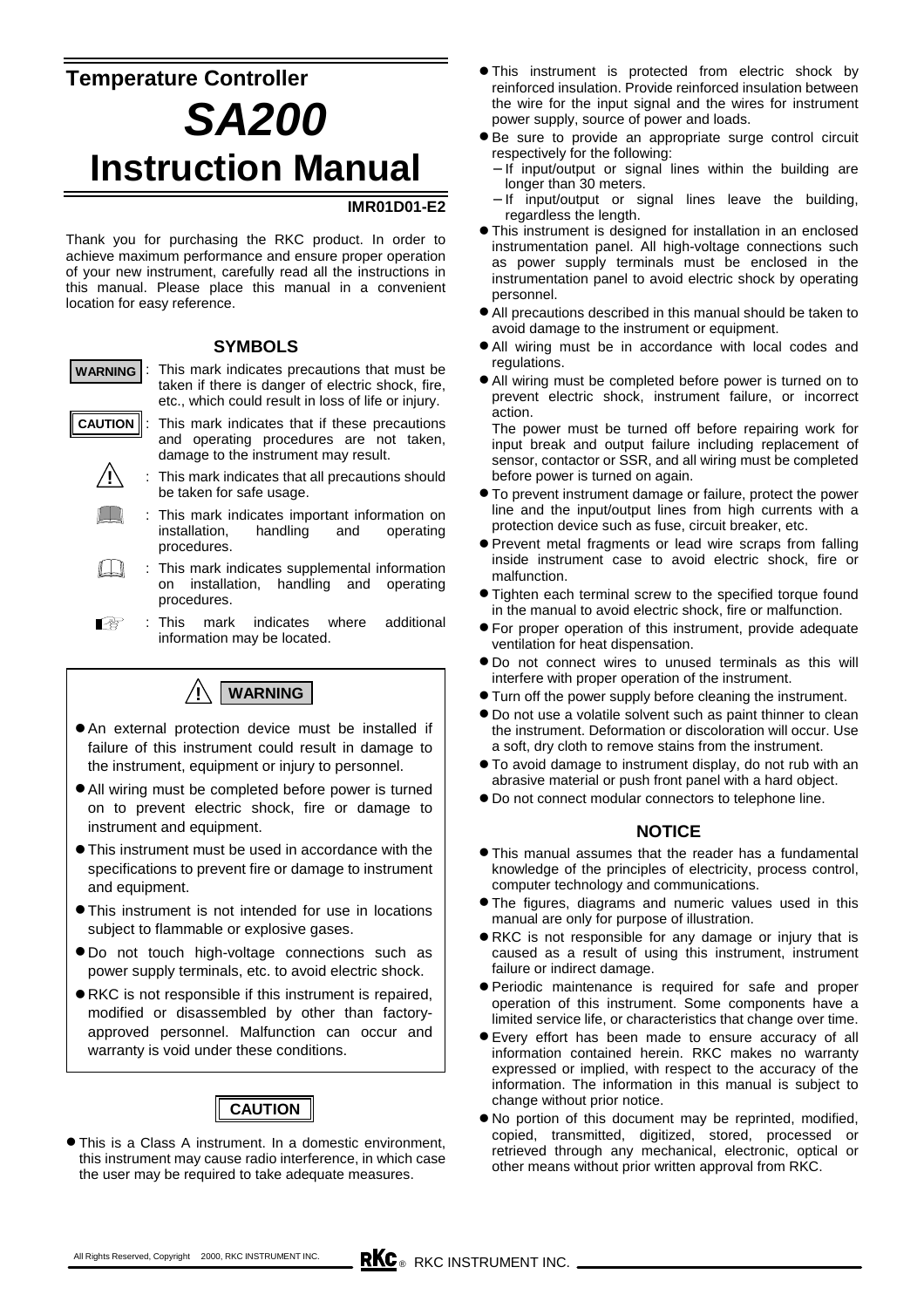## **1. PRODUCT CHECK**

| (1)<br>(2)<br>(3)(4)<br>(5)<br>$(6)$ $(7)$<br>$(8)(9)$ $(10)$ $(11)$<br>(1) Control action<br>F: PID action with autotuning (Reverse action)<br>D: PID action with autotuning (Direct action)<br>W: Heat/cool PID action with autotuning (Water cooling)<br>A: Heat/cool PID action with autotuning (Air cooling)<br>(2) Input type/Range code: See 9. INPUT RANGE TABLE<br>(3) Output 1 (control output or alarm output)<br>V: Voltage pulse output<br>M: Relay contact output<br>(4) Output 2 (control output or alarm output) |
|----------------------------------------------------------------------------------------------------------------------------------------------------------------------------------------------------------------------------------------------------------------------------------------------------------------------------------------------------------------------------------------------------------------------------------------------------------------------------------------------------------------------------------|
|                                                                                                                                                                                                                                                                                                                                                                                                                                                                                                                                  |
|                                                                                                                                                                                                                                                                                                                                                                                                                                                                                                                                  |
|                                                                                                                                                                                                                                                                                                                                                                                                                                                                                                                                  |
| N: No output<br>M: Relay contact output<br>V: Voltage pulse output                                                                                                                                                                                                                                                                                                                                                                                                                                                               |
| (5) Power supply voltage<br>3: 24 V AC/DC<br>4:<br>100 to 240 V AC                                                                                                                                                                                                                                                                                                                                                                                                                                                               |
| (6) Alarm 1 [ALM1] and (7) Alarm 2 [ALM2]<br>N: No alarm<br>H: Process high alarm<br>J: Process low alarm<br>A: Deviation high alarm<br>K: Process high alarm <sup>1</sup><br>B: Deviation low alarm<br>L: Process low alarm <sup>1</sup><br>C: Deviation high/low alarm<br>R: Control loop break alarm <sup>2</sup><br>D: Band alarm<br>E: Deviation high alarm <sup>1</sup><br>V: SV high alarm<br>F: Deviation low alarm <sup>1</sup><br>W: SV low alarm<br>G: Deviation high/low alarm                                       |
| (8) Option function<br>N: No function<br>D: Contact input (RUN/STOP, STEP)<br>RS-485 (RKC communication)<br>5: I<br>6: RS-485 (Modbus)                                                                                                                                                                                                                                                                                                                                                                                           |
| (9) Waterproof/dustproof<br>N: No waterproof/dustproof<br>1: Waterproof/dustproof<br>(10) Case color                                                                                                                                                                                                                                                                                                                                                                                                                             |
| N: Off-white<br>A: Off-black<br>(11) Output assignment code                                                                                                                                                                                                                                                                                                                                                                                                                                                                      |
| No symbol: Standard output <sup>3</sup><br>03: PID action $+$ ALM1                                                                                                                                                                                                                                                                                                                                                                                                                                                               |
| [OUT1: Control output OUT2: ALM1 output 4]<br>04: PID action + ALM1, ALM2                                                                                                                                                                                                                                                                                                                                                                                                                                                        |
| [OUT1: Control output OUT2: AND output of ALM1 and ALM2 <sup>5</sup> ]<br>05: PID action + ALM1, ALM2                                                                                                                                                                                                                                                                                                                                                                                                                            |
| [OUT1: Control output OUT2: OR output of ALM1 and ALM2 <sup>4</sup> ]<br>06: PID action + ALM1, ALM2                                                                                                                                                                                                                                                                                                                                                                                                                             |
| [OUT1: Control output OUT2: AND output of ALM1 and ALM2 <sup>4</sup> ]<br>07 : PID action + ALM1, ALM2 or ALM1 only                                                                                                                                                                                                                                                                                                                                                                                                              |
| [OUT1: Control output OUT2: No output (The alarm state can be<br>checked via communication or by lamp lighting)                                                                                                                                                                                                                                                                                                                                                                                                                  |
| 08: PID action + ALM1, ALM2<br>[OUT1: Control output OUT2: ALM1 output 5                                                                                                                                                                                                                                                                                                                                                                                                                                                         |
| (ALM2 can be checked via communication or by lamp lighting) ]<br>09: ALM1 + ALM2<br>[OUT1: ALM1 output 5<br>OUT2: ALM2 output <sup>5</sup> 1                                                                                                                                                                                                                                                                                                                                                                                     |
| 10: $ALM1 + ALM2$<br>[OUT1: ALM1 output <sup>5</sup> OUT2: ALM2 output <sup>4</sup> ]                                                                                                                                                                                                                                                                                                                                                                                                                                            |
| 11: $ALM1 + ALM2$<br>[OUT1: ALM1 output 4 OUT2: ALM1 output 4]                                                                                                                                                                                                                                                                                                                                                                                                                                                                   |
| <sup>1</sup> With hold action                                                                                                                                                                                                                                                                                                                                                                                                                                                                                                    |
| <sup>2</sup> LBA can be selected for only ALM1.<br><sup>3</sup> PID action:<br>OUT1: Control output, OUT2: No alarm, ALM1(Energized), or OR output of ALM1<br>and ALM2 (Energized)<br>Heat/cool PID action:                                                                                                                                                                                                                                                                                                                      |
| OUT1: Heat-side control output, OUT2: Cool-side control output<br><sup>4</sup> De-energized<br><sup>5</sup> Energized                                                                                                                                                                                                                                                                                                                                                                                                            |

## **2.1 Installation Environment**

**2. MOUNTING**

- (1) This instrument is intended to be used under the following environmental conditions. **(IEC61010-1)** [OVERVOLTAGE CATEGORY II, POLLUTION DEGREE 2]
- (2) Avoid the following when selecting the mounting location.
	- Ambient temperature of less than 0 °C or more than 50 °C.
	- Ambient humidity of less than 45 % or more than 85 % RH.
	- Rapid changes in ambient temperature which may cause condensation.
	- Corrosive or inflammable gases.
	- Direct vibration or shock to the mainframe.
	- Water, oil, chemicals, vapor or steam splashes.
	- Excessive dust, salt or iron particles.
	- Excessive induction noise, static electricity, magnetic fields or noise.
	- Direct air flow from an air conditioner.
	- Exposure to direct sunlight.
	- Excessive heat accumulation.

### **2.2 Dimensions**

#### $\blacksquare$  External dimension

(Unit: mm)





\*1: Rubber (option) \*2: Terminal cover (option) Weight: 110 g



### $\blacksquare$  Panel cutout

Individual mounting



Close vertical mounting



 $L1 = 48 \times n - 3$ *n*: number of units (2≤*n*≤6)

### **Installation Conditions:**

The display can not be seen from the outside of the visual field range. The visual field range of SA200 is 40 degrees to the upper side, and 30 degrees to the lower side from the center of the display vertically.

Continued on the next page.

Mounting brackets: 2 Mounting screws: 2 Instruction Manual (IMR01D01-E2): 1



 $\mathbf{a}$ 

າ<br>ິ<br>+ 0

thickness must be between 1 to 10 mm. When mounting multiple SA200s close together, the panel strength should be checked to ensure proper support.

L2 =  $24 \times n - 1.8$ <br>*n*: number of units ( $2 \le n \le 6$ )

 $45^{+0.6}_{-0}$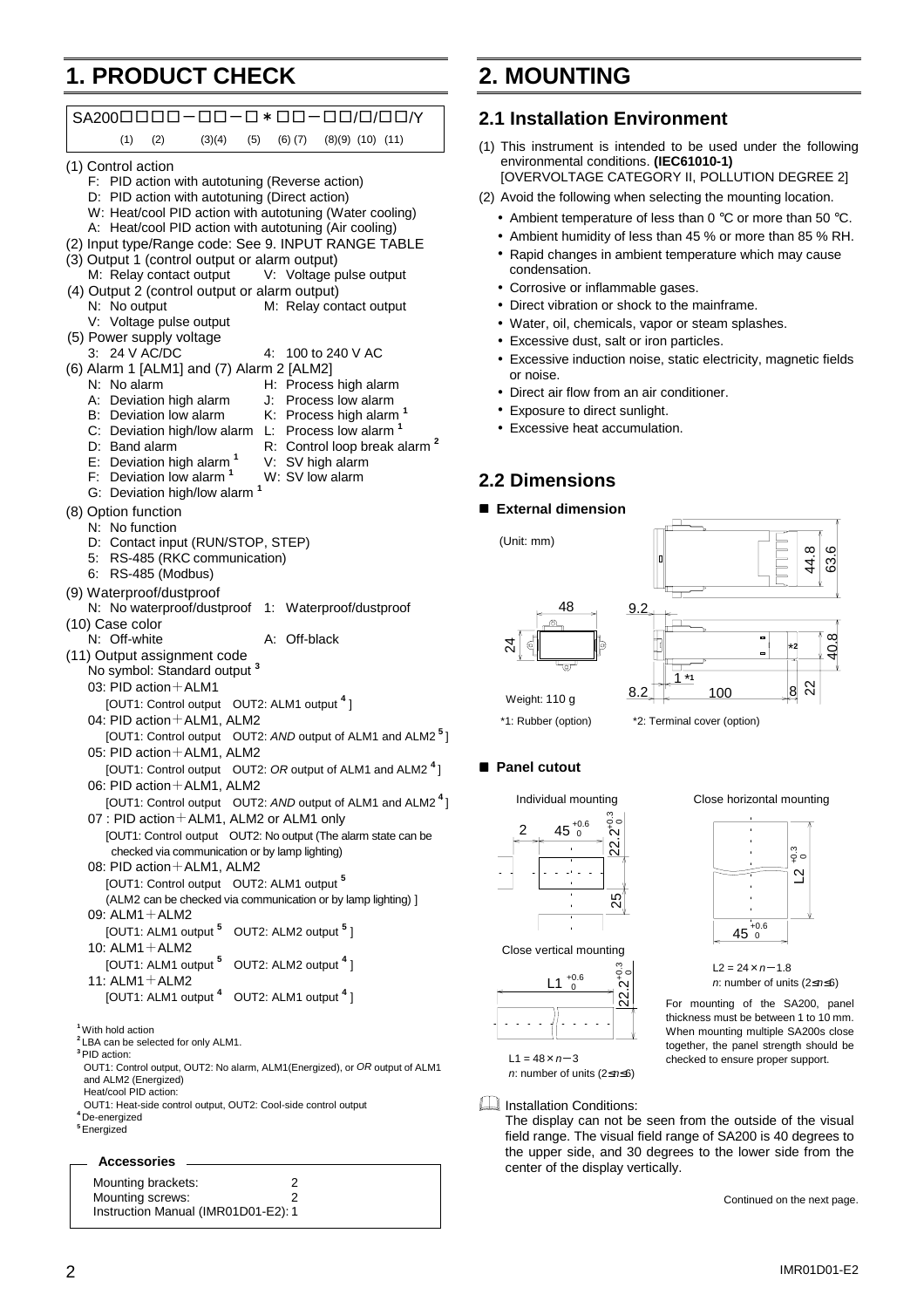### **2.3 Mounting Procedures**

- *1.* Prepare the panel cutout as specified in 2.2 Dimensions.
- *2.* Insert the instrument through the panel cutout.
- *3.* Insert the mounting bracket into the mounting groove of the instrument. (Fig.1)
- *4.* Push the mounting bracket forward with a blade screwdriver until the bracket is firmly secured to the panel. (Fig.2)
- *5.* The other mounting bracket should be installed the same way described in *3* and *4*.



- **I When the instrument is individually mounted, always** secure with two mounting brackets either top and bottom or right and left.
	- $\bullet$  In addition, the mounting assembly also include two screws which can be used with the brackets to secure the instrument to the panel. See Fig. 3.
	- $\bullet$  The waterproof/dustproof option on the front of the instrument conforms to IP66 when mounted on the panel. For effective waterproof/dustproof, the gasket must be securely placed between instrument and panel without any gap. If gasket is damaged, please contact RKC sales office or the agent.

#### ■ Close Mounting

Secure the mounting brackets in the positions as shown in Fig.4 and Fig.5.



- **If the SA200s have waterproof/dustproof options,** protection will be compromised and not meet **IP66** by close mounting.
	- $\bullet$  Two SA200s cannot be inserted into a panel cutout of 48×48 mm.

## **3. WIRING**

## **CAUTION**

- !"For thermocouple input, use the appropriate compensation wire.
- **•** For RTD input, use low resistance lead wire with no difference in resistance between the three lead wires.
- To avoid noise induction, keep input signal wire away from instrument power line, load lines and power lines of other electric equipment.
- $\bullet$  If there is electrical noise in the vicinity of the instrument that could affect operation, use a noise filter.
	- Shorten the distance between the twisted power supply wire pitches to achieve the most effective noise reduction.
	- Always install the noise filter on a grounded panel. Minimize the wiring distance between the noise filter output and the instrument power supply terminals to achieve the most effective noise reduction.
	- Do not connect fuses or switches to the noise filter output wiring as this will reduce the effectiveness of the noise filter.
- !"About four seconds are required as preparation time for contact output every time the instrument is turned on. Use a delay relay when the output line is used for an external interlock circuit.
- Power supply wiring must be twisted and have a low voltage drop.
- **•** For an instrument with 24 V power supply, supply power from a SELV circuit.
- This instrument is not furnished with a power supply switch or fuse. Therefore, if a fuse or power supply switch is required, install close to the instrument. [Recommended fuse rating: Rated voltage 250 V, Rated current 1 A Fuse type: Time-lag fuse]
- $\bullet$  For the current input specification, a resistor of 250  $\Omega$  $(\pm 0.02 \% \pm 10 \text{ ppm}, 0.25 \text{ W} \text{ or more})$  must be connected between the input terminals. If this resistor is installed, close vertical mounting is not possible. This resistor must be provided by the customer.
- The input and output terminals for the voltage pulse output are not isolated. Always use an isolating type SSR. If the grounded type sensor is used, do not ground output wiring. Do not connect any output wires to the terminals with any other output wires.

## **3.1 Restrictions on Wiring**

!"Always use recommended solderless terminal lugs or equal. Screw size: M3×6 (With 5.8×5.8 square washer) Recommended tightening torque: 0.4 N・m (4 kgf・cm) Applicable wire:  $\sim$  Solid/twisted wire of 2 mm<sup>2</sup> Recommended dimension:



Recommended solderless terminals: Circular terminal with isolation (M3 screw, width 5.5 mm, hole diameter 3.2 mm)

- $\bullet$  Always connect external wires starting from the lower terminals (No.1 to 6). Disconnect the wires starting from the upper terminals (No.7 to 12).
- !"When multiple instruments are vertically closely mounted, do not connect two or more solderless terminal lugs to one terminal.
- **.** If multiple instruments are vertically closely mounted, it is necessary to bend the terminal lugs when they are connected to the lower terminals.

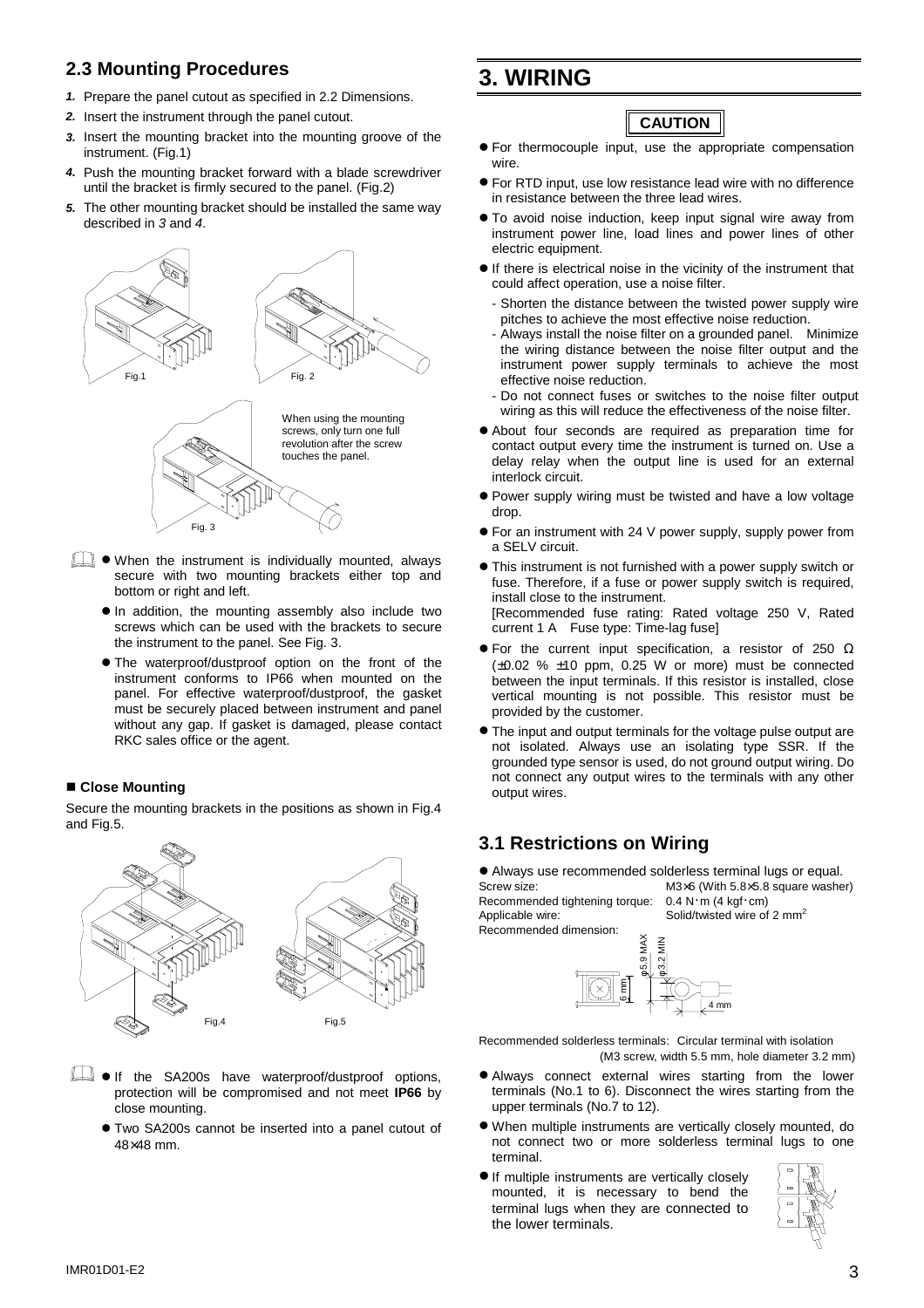## **3.2 Terminal Configuration**



### ■ Specifications

#### **Power supply voltage:**

85 to 264 V AC (Power supply voltage range), 50/60 Hz Rating: 100 to 240 V AC

21.6 to 26.4 V AC (Power supply voltage range), 50/60 Hz Rating: 24 V AC

21.6 to 26.4 V DC (Power supply voltage range) Rating: 24 V DC

#### **Power consumption:**

4 VA max. (at 100 V AC) 7 VA max. (at 240 V AC) 4 VA max. (at 24 V AC) 100 mA max. (at 24 V DC)

### **Outputs (OUT1,OUT2):**

Relay contact output: 240 V AC, 2 A (Resistive load) 1a contact Electrical life 300,000 times or more (Rated load)

Voltage pulse output: Input/output terminals are not isolated.  $0/12$  V DC (Load resistance 600  $\Omega$  or more)

#### **Contact input (option):**

Dry contact input: At open 500 kΩ or more At close 10 Ω or less

## **4. PARTS DESCRIPTION**



#### **Set value (SV) display [Orange]**

Displays SV or STEP set value (SV1, SV2). Displays various parameter set values.

#### **Measured value (PV) display [Green]**

Displays PV or various parameter symbols.

#### **Indication lamps:**

#### **Autotuning (AT) lamp [Green]**

Flashes during autotuning execution.

#### **Output lamps (OUT1, OUT2) [Green]**

OUT1: Lights when output 1 is turned on. OUT2: Lights when output 2 is turned on.

#### **STEP set value (SV2) lamp [Orange]**

Lights when the SV2 of STEP function is selected.

#### **Alarm lamps (ALM1, ALM2) [Orange]**

ALM1: Lights when alarm 1 is turned on. ALM2: Lights when alarm 2 is turned on.

#### **Shift & R/S key**

Shift digits when settings are changed. Selects the RUN/STOP function.

#### **Set key**

Used for parameter calling up and set value registration.

#### **UP key**

Increase numerals.

#### **DOWN key**

Decrease numerals.

#### To avoid damage to the instrument, never use a sharp object to press keys.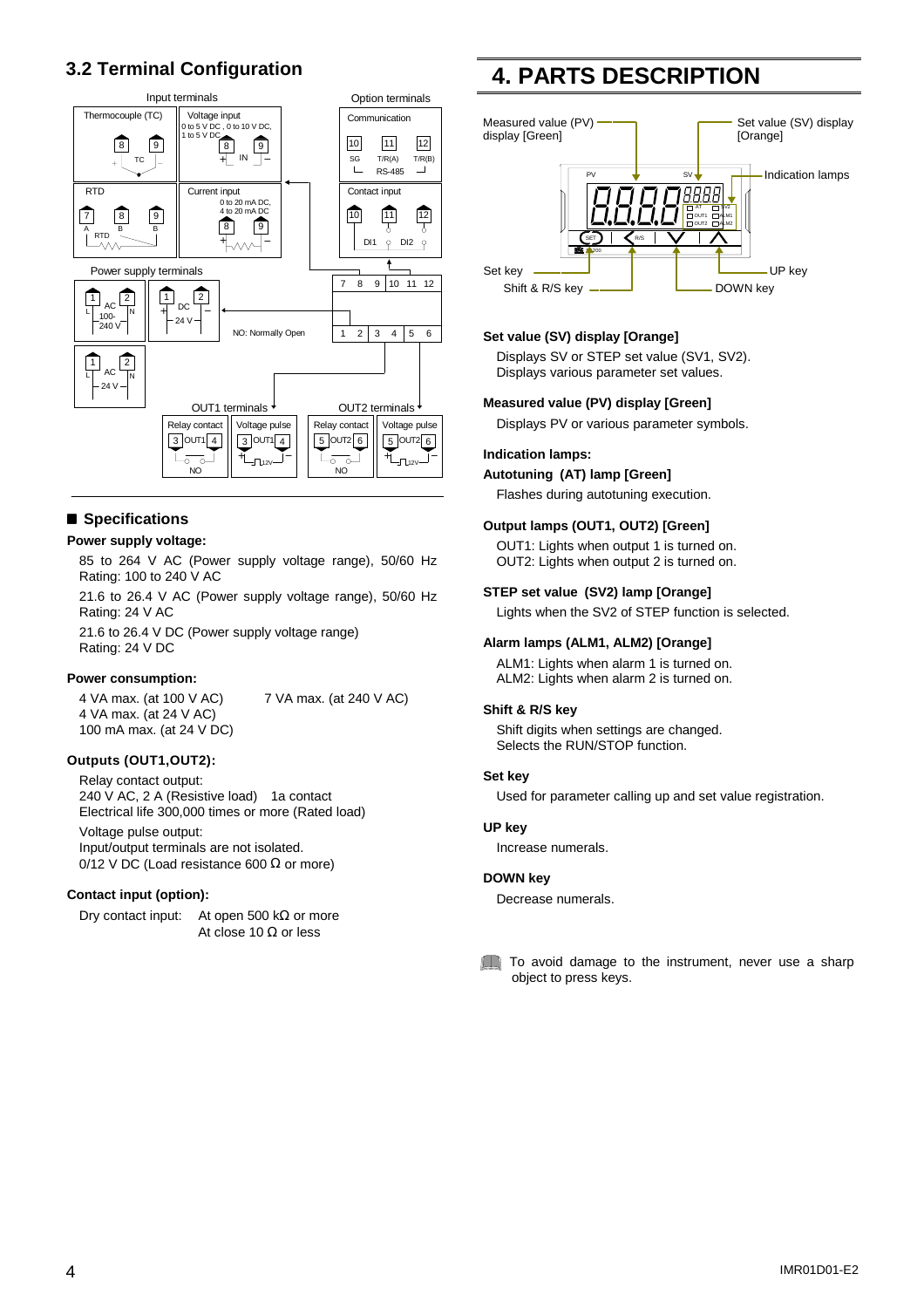## **5. SETTING**

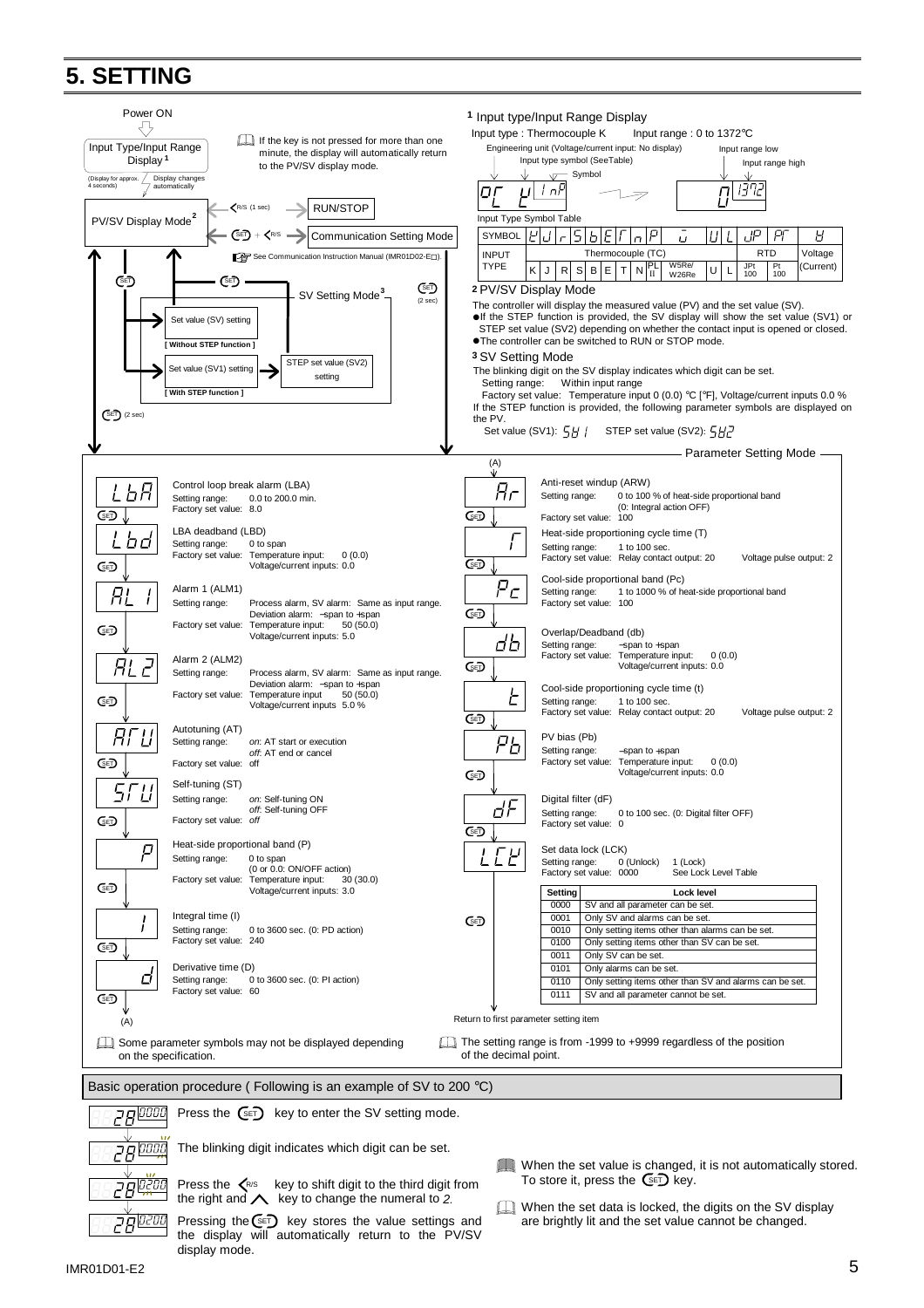## **6. OPERATION**

### **6.1 Operating Precautions**

All mounting and wiring must be completed before the power is turned on.

Connect the input signal wiring and turn the power on. If  $\sqrt{1}$ the input signal wiring is not complete prior to turning the power on, the instrument determines that burnout has occurred.

The settings for the SV and all parameters should be appropriate for the controlled object.

A power supply switch is not furnished with this instrument. It is ready to operate as soon as the power is turned on. [Factory set value: RUN (operation start)]

A power failure of 20 ms or less will not affect the control action. When a power failure of more than 20 ms occurs, the instrument assumes that the power has been turned off. When power returns, the controller will retain the conditions that existed prior to shut down.

The alarm hold action is activated when the power is turned on or the SV is changed, including an SV change made with the STEP function.

### **6.2 RUN/STOP**

RUN/STOP can be selected by key operation or by open or closed contact input (option).

■ **Conditions when changed to STOP mode** 

Control, Alarm : Control OFF, Alarm OFF Output : **OUT1** output OFF (OPEN), OUT2 output OFF (OPEN) Autotuning (AT): AT canceled

(The PID constants are not updated)

#### **E** Display when changed to STOP mode

| <b>RUN/STOP mode</b> | <b>RUN/STOP Mode with Contact input</b> |                             |  |
|----------------------|-----------------------------------------|-----------------------------|--|
| with Key operation   | <b>RUN Mode (Contact closed)</b>        | STOP Mode (Contact open)    |  |
| <b>RUN</b>           | <b>RUN</b>                              | STOP $(d5FP)^2$             |  |
| <b>STOP</b>          | STOP $(F\sqrt{F})^2$                    | STOP $(5.6.7)$ <sup>2</sup> |  |

<sup>1</sup> Contact input: Terminal No.10, 12

**<sup>2</sup>**Characters in parentheses are those shown on the PV display:

 $\angle$  GTP : Only contact input is in the STOP mode

 $E^2 = E^2$ : Only key operation is in the STOP mode

 $5f\Box P$ : Both key operation and contact input are in the STOP mode

## **7. FUNCTIONS**

### **7.1 STEP (option)**

The instrument has two set values (SV). This STEP function selects these two set values (SV) by contact input (Terminal No.10, 11).

Contact open: Set value (SV1)

```
Contact closed: STEP set value (SV2)
```
## **7.2 Set Data Lock (LCK)**

The set data lock function permits locking of critical parameters and prevents unauthorized personnel from changing parameters.

### **7.3 Autotuning (AT)**

The AT function automatically measures, computes and sets the optimum PID and LBA constants.

#### ■ Requirements for AT start

Start AT when all the following conditions are satisfied:

- Prior to starting the AT, end all the parameter settings other than PID and LBA.
- Confirm that the LCK function has not been engaged.

#### ■ Requirements for AT cancellation

The AT is canceled if any of the following conditions exist:

- When the SV (SV1, SV2) is changed.
- When the PV becomes abnormal when burnout occurs.
- When the power is turned off.
- When a power failure longer than 20 ms occurs.
- When the PV bias value is changed.
- When the AT does not end in nine hours after autotuning started.
- When the RUN/STOP is changed to the STOP mode.
- If the AT is canceled, the controller immediately changes to PID control. The PID and LBA constants will be the same as before AT was activated.
- When AT is competed, the controller immediately changes to PID control. If the control system does not allow the AT cycling process, do not use AT and set each PID constant to meet the needs of the application.

### **7.4 Self-tuning (ST)**

The ST function is used to automatically calculate and set adaptive PID constants anytime the power is turned on, the SV is changed or the controller detects unstable control conditions.

- The ST function should be turned off when the controlled system is affected by rippling that occurs due to periodic external disturbances.
- The power to the controlled system must be turned on before the power to the instrument is turned on or SV is changed. This is required when ST function is on.
- To activate the ST function, the following parameters must not be set to zero: P≠0, I≠0, D≠0, ARW≠0.
- When the heat/cool PID action is selected, the ST function can not be activated.
- When the AT function is activated, the ST function can not be turned on.
- When the ST function is activated, the PID and ARW settings cannot be changed, only monitored.

### **7.5 Control Loop Break Alarm (LBA)**

The LBA function is activated when control output reaches 0 % or 100 %. The time required for the LBA output to turn on includes both the time from the initial occurrence of loop failure and the LBA setting time. We recommend that the set value of LBA be twice the value of the integral time (I).

- When AT function is turned on, the LBA function can not be activated.
- If LBA setting time does not match the controlled object requirements, the LBA setting time should be lengthened. If setting time is not correct, the LBA will malfunction by turning on or off at inappropriate times or not turning on at all.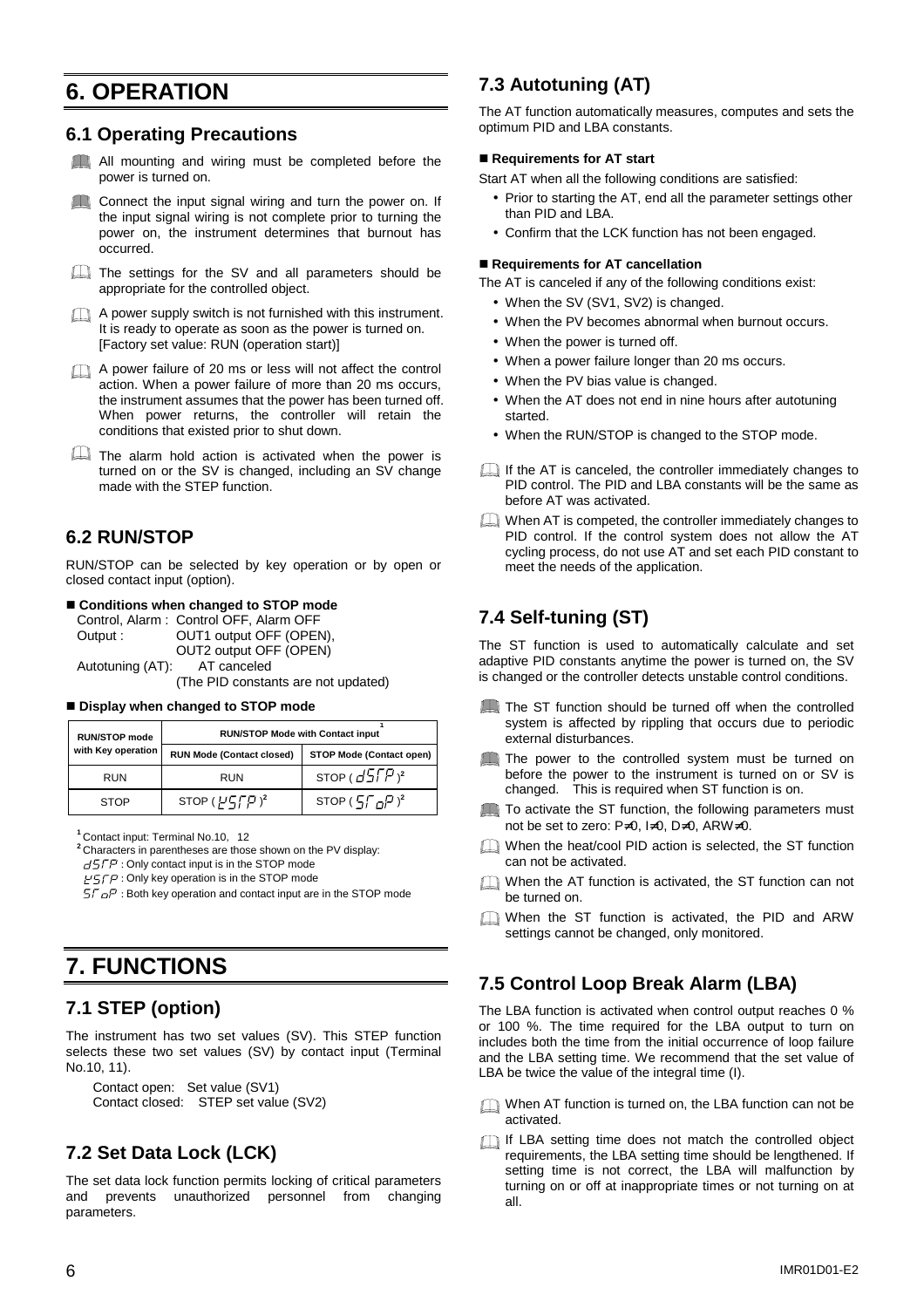## **7.6 Alarms (ALM)**



The alarm outputs are assigned to OUT1/OUT2.

## **8. ERROR DISPLAYS**

■ **Error display** 

| <b>Display</b> | <b>Description</b>                                                                                                                                                                 | <b>Solution</b>                                                                                                                           |  |
|----------------|------------------------------------------------------------------------------------------------------------------------------------------------------------------------------------|-------------------------------------------------------------------------------------------------------------------------------------------|--|
| 12 FI          | codes are<br>The<br>error<br>shown in the SV display.<br>When two or more errors<br>occur simultaneously, the<br>error code numbers are<br>totaled and displayed as<br>one number. | Turn off the power once.<br>If an error occurs after the<br>power is turned on again,<br>please contact RKC sales<br>office or the agent. |  |

#### ■ Overscale and Underscale

| <b>Display</b>                               | <b>Description</b>                                                | Solution                                                                                   |  |
|----------------------------------------------|-------------------------------------------------------------------|--------------------------------------------------------------------------------------------|--|
| Measured value<br>(PV) is flashing           | PV is outside of input<br>range.                                  | <b>WARNING</b>                                                                             |  |
| oooo flashing<br>200<br><b>VIZVIZVIZ VIZ</b> | Overscale - PV is above<br>the high input display<br>range limit. | To prevent electric<br>shock, always turn off<br>the power before<br>replacing the sensor. |  |
| uuuu flashing<br>гпп<br>17117111             | Overscale - PV is below<br>the low input display<br>range limit.  | Check the sensor or<br>input lead.                                                         |  |

## **9. INPUT RANGE TABLE**

### ●TC/RTD

| <b>97111</b><br><b>Type</b> | Range                                    |   | Code           |
|-----------------------------|------------------------------------------|---|----------------|
|                             | 0 to 200 °C                              | Κ | 01             |
|                             | 0 to 400 °C                              | κ | 02             |
|                             | 0 to 600 $\degree$ C                     | κ | 03             |
|                             | 0 to 800 °C                              | Κ | 04             |
|                             | 0 to 1000 °C                             | K | 05             |
|                             | 0 to 1200 °C                             | Κ | 06             |
|                             | 0 to 1372 °C                             | κ | 07             |
|                             | -199.9 to +300.0 °C                      | Κ | 08             |
|                             | 0.0 to 400.0 °C                          | Κ | 09             |
|                             | 0.0 to 800.0 °C                          | Κ | 10             |
|                             | 0 to 100 °C                              | Κ | 13             |
| κ                           | 0 to 300 °C                              | Κ | 14             |
|                             | 0 to 450 °C                              | Κ | 17             |
|                             | 0 to 500 °C                              | Κ | 20             |
|                             | 0.0 to 200.0 °C                          | κ | 29             |
|                             | 0.0 to 600.0 $^{\circ}$ C                | Κ | 37             |
|                             | -199.9 to +800.0 °C                      | Κ | 38             |
|                             | 0 to 800 °F                              | Κ | A <sub>1</sub> |
|                             | 0 to 1600 °F                             | Κ | A <sub>2</sub> |
|                             | 0 to 2502 °F                             | Κ | A3             |
|                             | 0.0 to 800.0 °F                          | Κ | A4             |
|                             | 20 to 70 °F                              | Κ | A9             |
|                             | -199.9 to +999.9 °F                      | Κ | B2             |
|                             | 0 to 200 °C                              | J | 01             |
|                             | 0 to 400 $\degree$ C                     | J | 02             |
|                             | 0 to 600 $\degree$ C                     | J | 03             |
|                             | 0 to 800 °C                              | J | 04             |
|                             | 0 to 1000 °C                             | J | 05             |
|                             | 0 to 1200 °C                             | J | 06             |
|                             | -199.9 to +300.0 °C                      | J | 07             |
|                             | 0.0 to 400.0 °C                          | J | 08             |
|                             | 0.0 to 800.0 $^{\circ}$ C                | J | 09             |
| J                           | 0.0 to 450.0 °C                          | J | 10             |
|                             | 0.0 to 200.0 °C                          | J | 22             |
|                             | 0.0 to 600.0 °C                          | J | 23             |
|                             | -199.9 to +600.0 $^{\circ}$ C            | J | 30             |
|                             | 0 to 800 °F                              | J | A1             |
|                             | 0 to 1600 °F                             | J | A <sub>2</sub> |
|                             | 0 to 2192 °F                             | J | A3             |
|                             | 0 to 400 $\degree$ F                     | J | A6             |
|                             | -199.9 to +999.9 °F                      | J | A9             |
|                             | 0.0 to 800.0 °F                          | J | B6             |
|                             | 0 to 1600 $^{\circ}$ C $^{\overline{1}}$ | R | 01             |
|                             | 0 to 1769 $^{\circ}$ C $^{\circ}$        | R | 02             |
| R                           | 0 to 1350 $\degree$ C <sup>1</sup>       | R | 04             |
|                             | 0 to 3200 °F <sup>1</sup>                | R | A1             |
|                             | 0 to 3216 °F <sup>1</sup>                | R | A2             |
|                             | 0 to 1600 $^{\circ}$ C $^{-1}$           | S | 01             |
| s                           | 0 to 1769 °C $\frac{1}{1}$               | S | 02             |
|                             | 0 to 3200 °F <sup>1</sup>                | S | A <sub>1</sub> |
|                             | 0 to 3216 °F <sup>1</sup>                | S | A2             |
|                             | 400 to 1800 °C                           | в | 01             |
| в                           | 0 to 1820 °C $\frac{1}{1}$               | В | 02             |
|                             | 800 to 3200 °F                           | В | Α1             |
|                             | 0 to 3308 °F                             | В | A2             |

Continued on the next page.